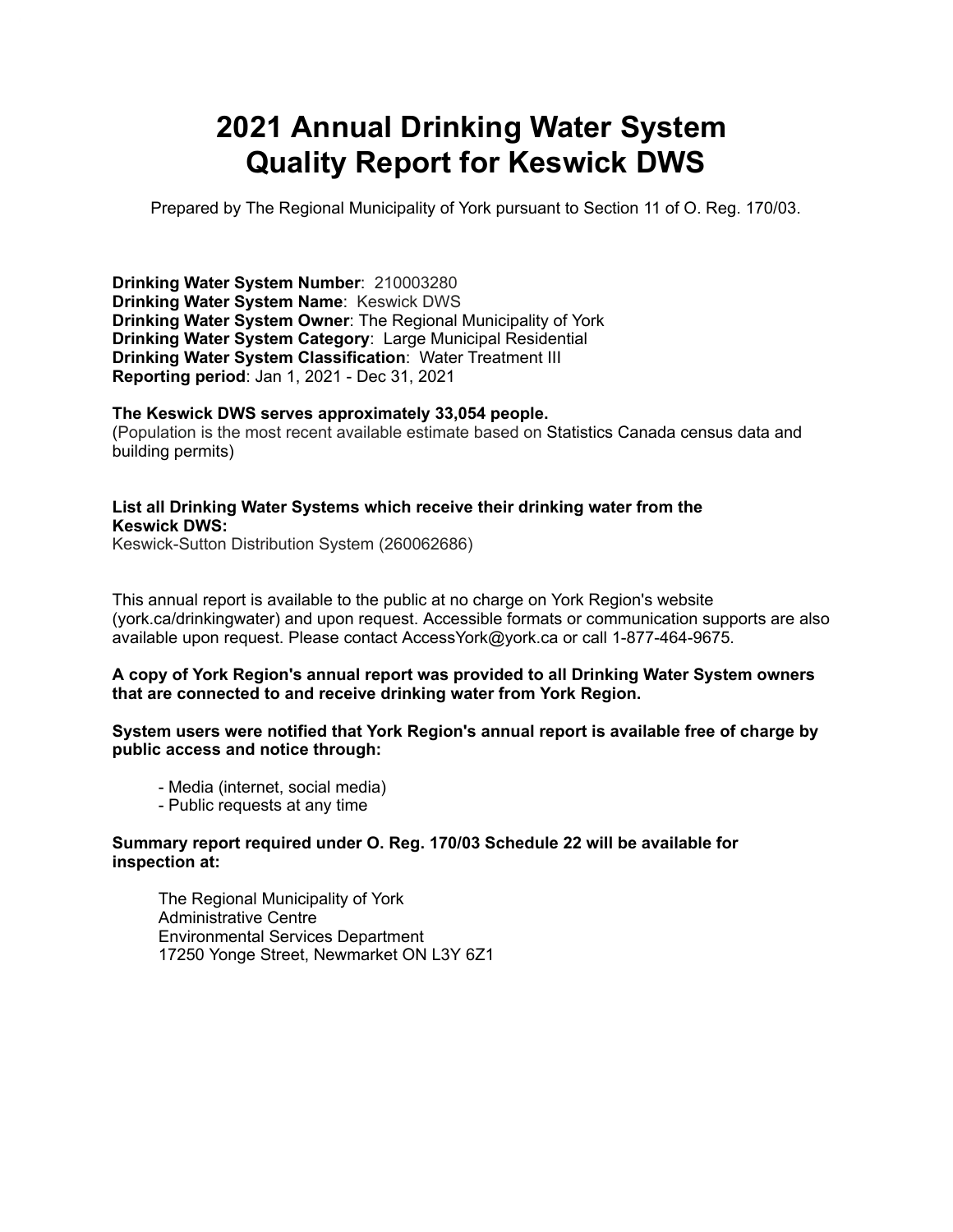### Description of the Keswick DWS

#### **Introduction**

The community of Keswick is located on the east shore of Cook's Bay in the Town of Georgina. The Keswick sub-system is part of the larger Georgina DWS. Surface water from Lake Simcoe and Cook's Bay supplies this community. York Region operates the water supply, and the Town of Georgina maintains water quality and distributes it to users. The Province governs York Region's operations with Acts and Regulations, a Permit to Take Water, a Municipal Drinking Water License and an operating Permit.

#### **Raw water source**

Lake Simcoe

### **Profile of water in distribution system**

Lake Simcoe

#### **Water treatment description**

The Keswick DWS includes one Water Treatment Plant and three storage/rechlorination facilities. Lake water is screened and chlorine prevents mussel growth on the intake pipe. Filtration removes particles. Granular activated carbon improves water taste, and chlorine disinfects it. Fluoride is added at levels recommended by Ontario's Chief Medical Officer of Health. Operators test the water and inspect the process. Online analyzers continuously monitor the facilities and automatically pause operation if an issue is detected.

#### **List of water treatment chemicals used in this system**

Chlorine gas; Carbon Dioxide (pH control); Polyaluminum Chloride (coagulation); Granular activated carbon (filtration); Non water treatment chemical: Hydrofluosilicic Acid applied

#### **Brief description and breakdown of monetary expenses incurred**

\$1,149,458 for treatment plant upgrades, general maintenance and repairs.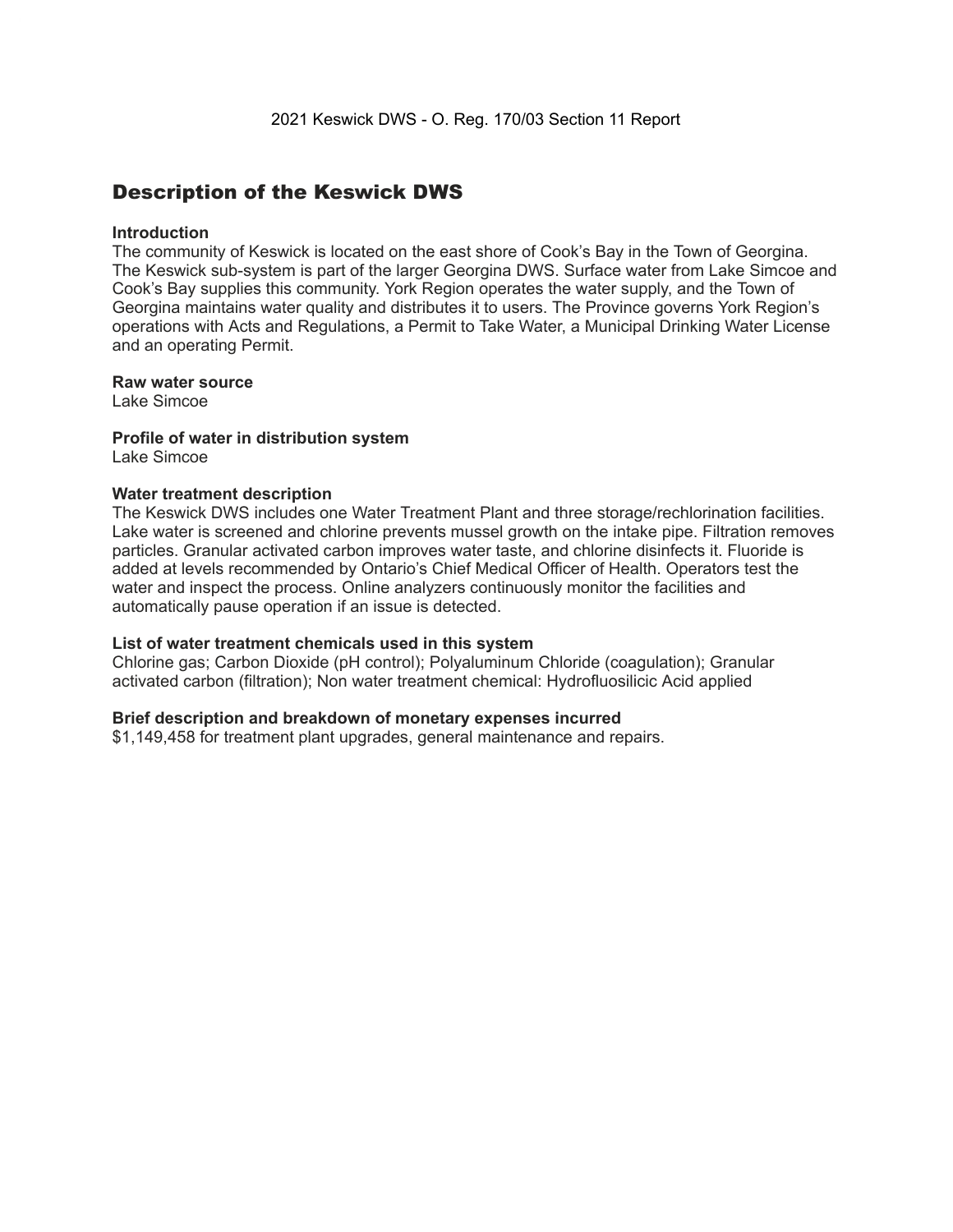### **Notices submitted under Section 18(1) of the** *Safe Drinking Water*  *Act* **or Section 16-4 of O. Reg. 170/03 and reported to MECP Spills Action Centre**

| <b>Adverse</b><br><b>Parameter</b> | <b>Incident</b><br><b>Date</b> | <b>Result</b> | <b>Adverse Test Corrective Action</b>      | <b>Corrective</b><br><b>Action Date</b> |
|------------------------------------|--------------------------------|---------------|--------------------------------------------|-----------------------------------------|
| Sodium                             | Apr 7, 2021                    | 32.9 mg/L     | Operator attended site.<br>Resample taken. | Apr 13, 2021                            |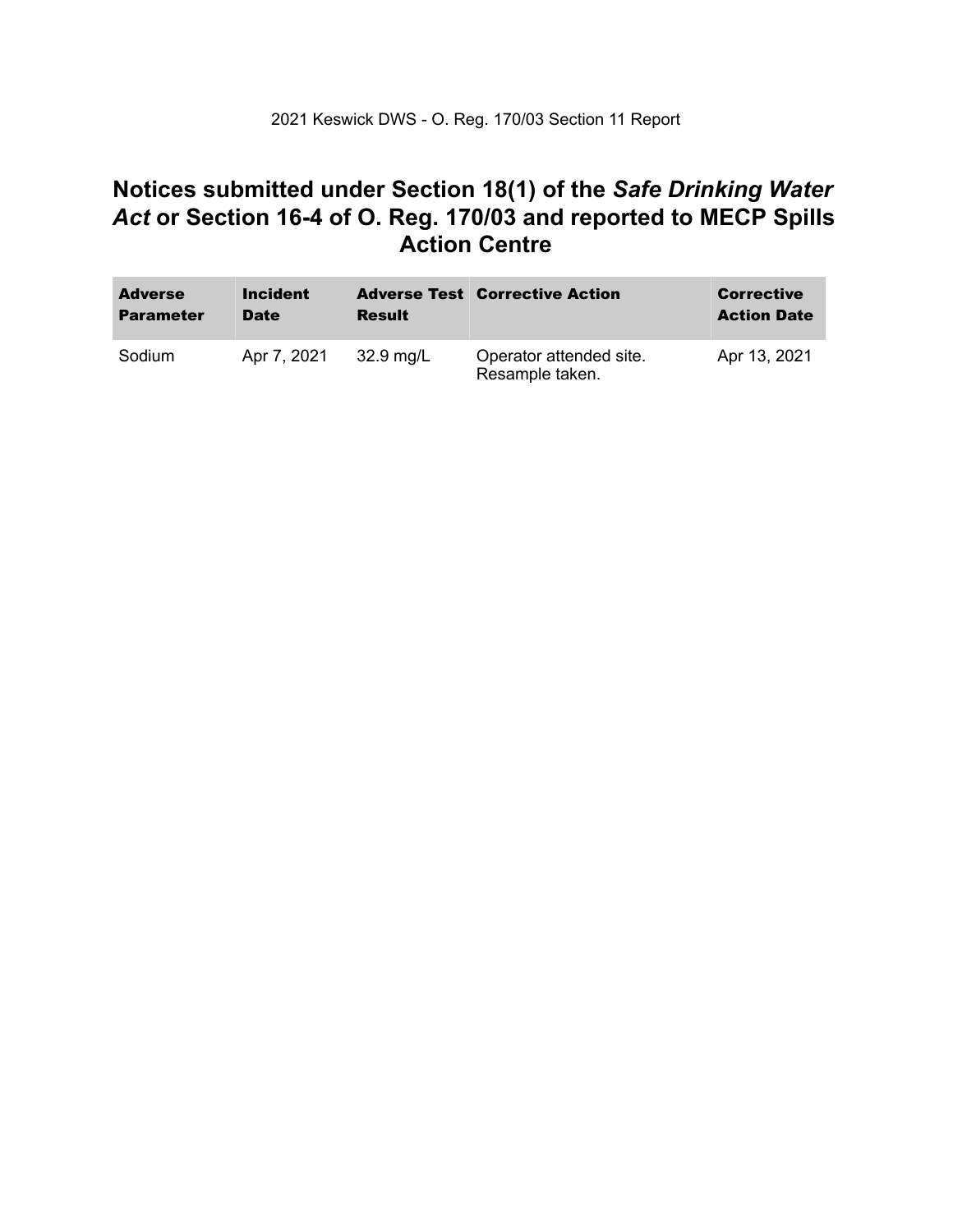2021 Keswick DWS - O. Reg. 170/03 Section 11 Report

### Microbiological testing completed under Schedule 10 of O. Reg. 170/03

For additional distribution samples collected under Schedule 10, refer to the local municipality.

| <b>Test Parameter</b>        | <b>Sample Source</b> | <b>Count of Samples</b> | <b>Count of Presence</b> |
|------------------------------|----------------------|-------------------------|--------------------------|
| E. Coli                      | Raw                  | 31                      | 0                        |
|                              | Treated              | 13                      | 0                        |
| Heterotrophic Plate<br>Count | Treated              | 13                      | 4                        |
| <b>Total Coliforms</b>       | Raw                  | 31                      | 20                       |
|                              | Treated              | 13                      | 0                        |

## Operational testing completed under Schedule 7 of O. Reg. 170/03 during this reporting period

| <b>Test Parameter</b> | <b>Test Unit</b> | No. of<br>Samples <sup>1</sup> | <b>Average</b> | <b>Minimum</b> | <b>Maximum</b> |
|-----------------------|------------------|--------------------------------|----------------|----------------|----------------|
| <b>Fluoride</b>       | mg/L             | 8,760                          | 0.60           | 0.20           | 1.18           |
| Free Chlorine         | mg/L             | 8,760                          | 1.32           | 0.00           | 5.00           |
| Turbidity (Raw)       | <b>NTU</b>       | 8,760                          | 0.31           | 0.07           | 25.00          |
| Turbidity (Treated)   | NTU              | 8,760                          | 0.07           | 0.00           | 3.00           |

<sup>1</sup> 8,760 is used as the number of samples for continuous analyzers.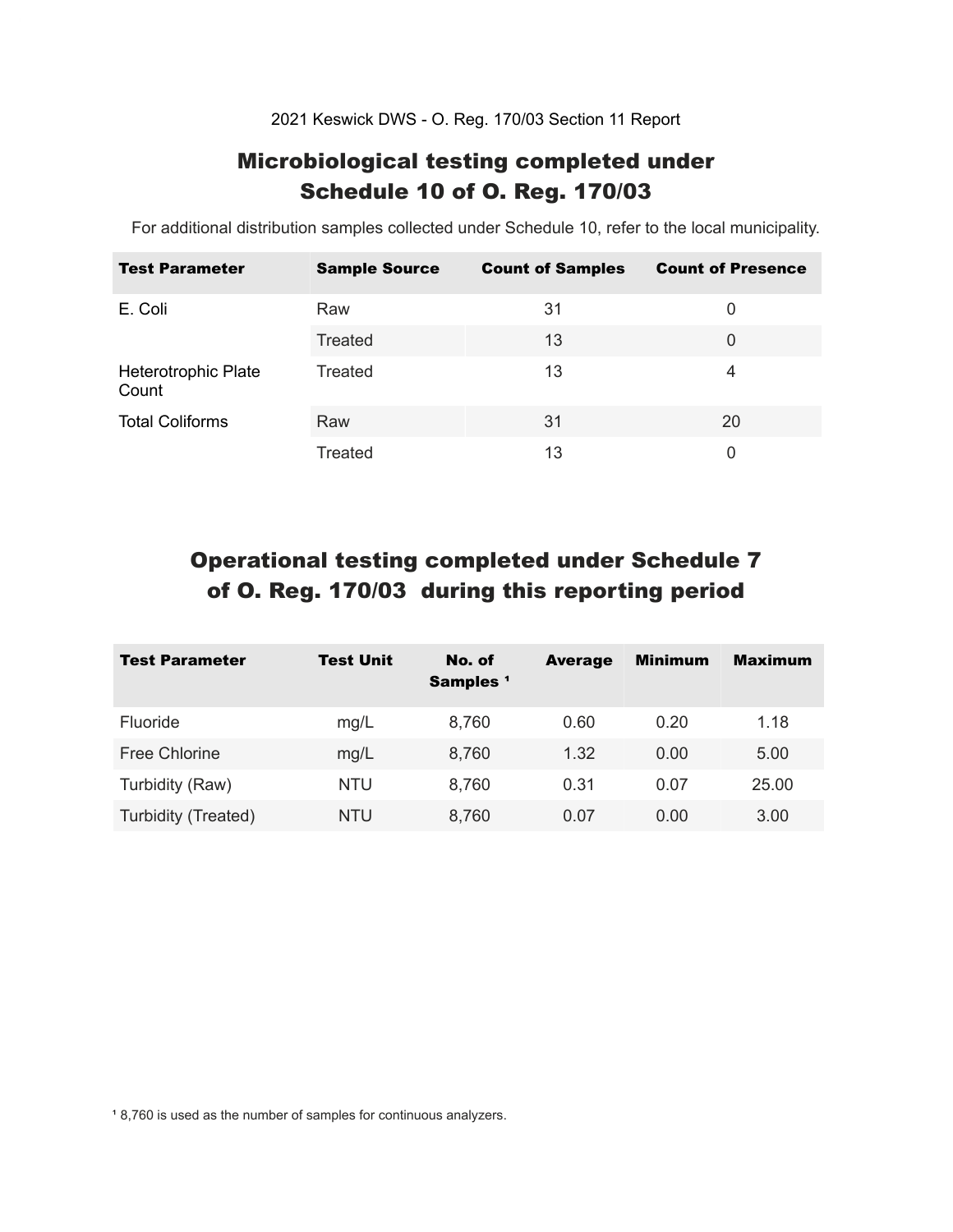## Summary of testing pursuant to Schedule 13 of O. Reg. 170/03 and sampling carried out in accordance with the requirement of an approval, order or other legal instrument

 Values with a less than sign ("<") indicate that the test result is below the method detection limit from the accredited laboratory (i.e. non-detect). Average results include values which were returned as non-detect (i.e. the "<" is omitted) and are rounded to three decimals. For a complete set of results, see the open dataset available at york.ca/drinkingwater.

| Test Parameter <sup>23</sup>                     | <b>Test Unit</b> | No. of<br>Samples <sup>1</sup> | <b>Average</b> | <b>Minimum</b> | <b>Maximum</b> |
|--------------------------------------------------|------------------|--------------------------------|----------------|----------------|----------------|
| Haloacetic Acids                                 | ug/L             | 8                              | 41.125         | 29             | 59             |
| Microcystin (Raw)                                | ug/L             | 20                             | 0.150          | < 0.15         | < 0.15         |
| <b>Nitrate</b>                                   | mg/L             | 9                              | 0.500          | < 0.50         | < 0.50         |
| <b>Nitrite</b>                                   | mg/L             | 9                              | 0.050          | < 0.05         | < 0.05         |
| Sodium                                           | mg/L             | 3                              | 33.067         | 32.70          | 33.60          |
| <b>Total Suspended Solids</b><br><b>Backwash</b> | mg/L             | 3                              | 6.900          | 4.20           | 11.80          |
| Trihalomethanes                                  | ug/L             | 27                             | 55.500         | 23.10          | 88.10          |

 \*Lead testing under Schedule 15.1 is conducted by the local municipality - refer to local municipality reports for results. York Region occasionally collects samples tested for lead for non-regulatory research purposes.

<sup>1</sup>8,760 is used as the number of samples for continuous analyzers.

 $\mathrm{^2}$  The Average for Haloacetic Acids and Trihalomethanes is calculated as the running annual average of quarterly results in accordance with O. Reg 170/03. The Minimum and Maximum values reflect individual test results.

<sup>3</sup> Where sampling for 'N-Nitrosodimethylamine (NDMA)' is required, locations were selected to represent the farthest points in the distribution system. For York DWS and sub-systems, representative sample locations were selected from across the interconnected sub-systems, therefore not all sub-systems were chosen for NDMA sampling.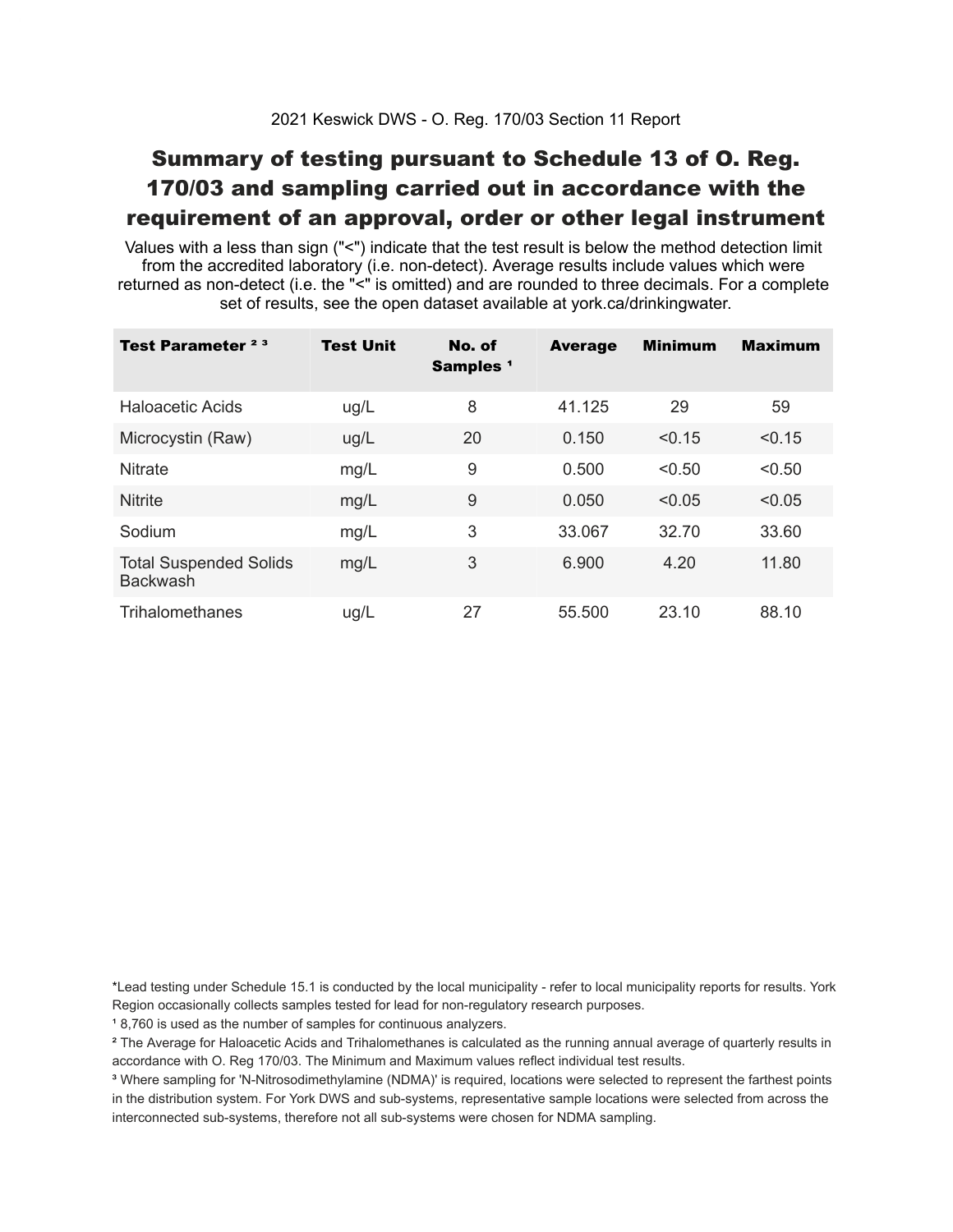## Organic and inorganic parameter(s), from Schedule 23 and 24, that exceeded half the standard prescribed in Schedule 2 of O. Reg. 169/03 Ontario Drinking Water Quality Standards

 Intentionally blank. There were no applicable test results. Not Applicable

### Summary of inorganic parameters tested pursuant to Schedule 23 of O. Reg. 170/03

 Values with a less than sign ("<") indicate that the test result is below the method detection limit from the accredited laboratory (i.e. non-detect). Average results include values which were returned as non-detect and are rounded to four decimals. For a complete set of results, see the open dataset available at york.ca/drinkingwater.

| <b>Test Parameter</b> | <b>Test Unit</b> | No. of<br><b>Samples</b> | <b>Average</b> | <b>Minimum</b> | <b>Maximum</b> | <b>ODWS</b><br>Limit |
|-----------------------|------------------|--------------------------|----------------|----------------|----------------|----------------------|
| Antimony              | mg/L             | $\overline{2}$           | 0.0005         | < 0.0005       | < 0.0005       | 0.0060               |
| Arsenic               | mg/L             | $\overline{2}$           | 0.0005         | < 0.0005       | < 0.0005       | 0.01                 |
| <b>Barium</b>         | mg/L             | $\overline{2}$           | 0.0210         | 0.0209         | 0.0212         | 1                    |
| <b>Boron</b>          | mg/L             | $\overline{2}$           | 0.0215         | 0.0213         | 0.0217         | 5                    |
| Cadmium               | mg/L             | $\overline{2}$           | 0.0005         | < 0.0005       | < 0.0005       | 0.0050               |
| Chromium              | mg/L             | $\overline{2}$           | 0.0005         | < 0.0005       | < 0.0005       | 0.05                 |
| Mercury               | ug/L             | $\overline{2}$           | 0.0500         | < 0.05         | < 0.05         | 1                    |
| Selenium              | mg/L             | $\overline{2}$           | 0.0005         | < 0.0005       | < 0.0005       | 0.05                 |
| Uranium               | mg/L             | $\overline{2}$           | 0.0005         | < 0.0005       | < 0.0005       | 0.02                 |